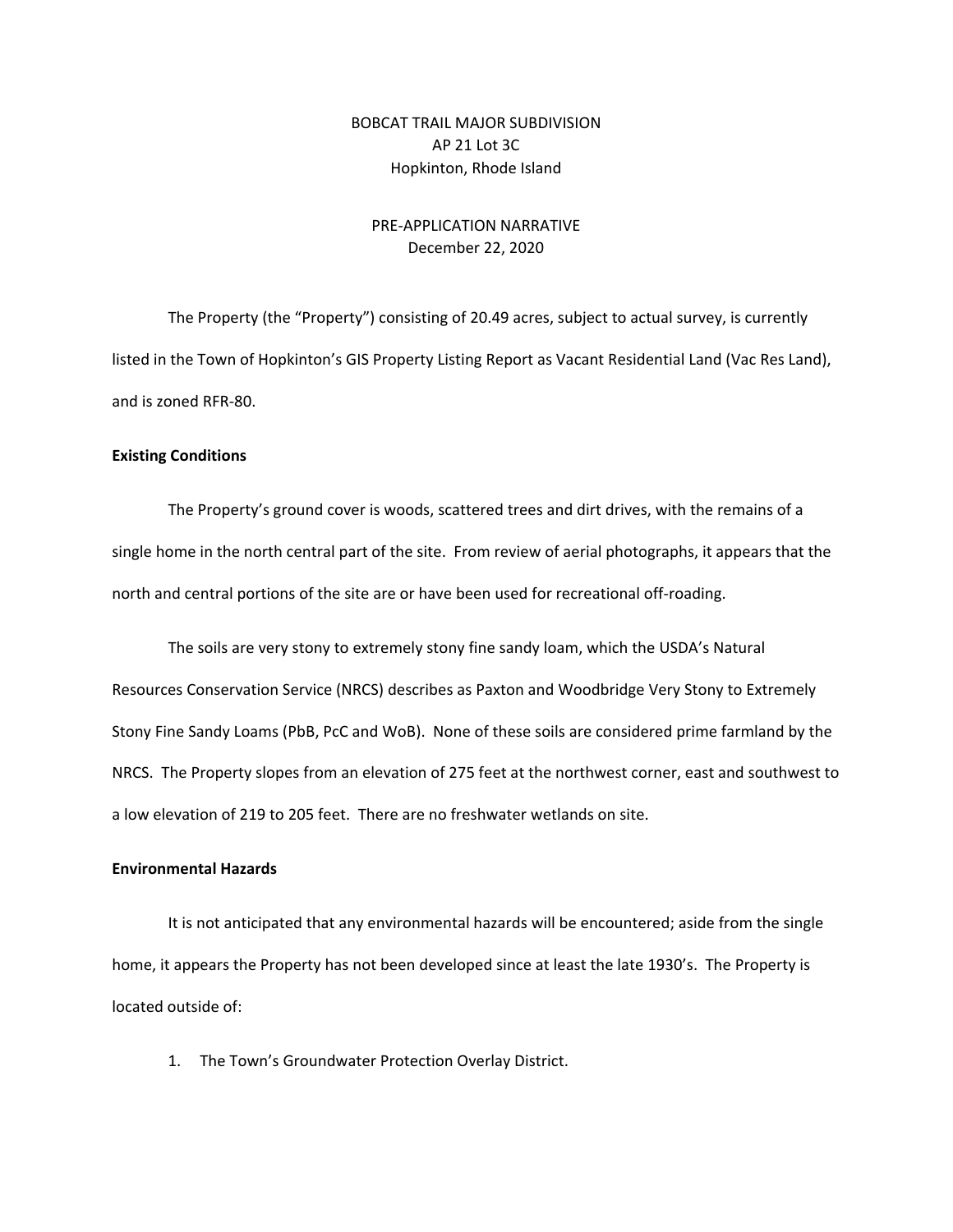- 2. The State's (RIDEM) Groundwater Protection Area and Natural Heritage Areas and CRMC's SAMP PLAN Areas.
- 3. RIDEM Natural Heritage Areas
- 4. FEMA 100‐year Floodplain
- 5. Prime Farmland Soils Areas
- 6. Unfragmented Forest Tract Areas
- 7. Active Agricultural Use Areas
- 8. Designated RI‐CRMC SAMP Areas

### **Proposed Conditions**

The Developer proposes constructing eight single‐family homes, each with full basements, a private deck or patio area (depending on the particular elevation of the unit) along with all necessary utilities and infrastructure. Two of the eight homes will be Low‐and Moderate‐Income (LMI) units.

Infrastructure will include a 1,333 linear foot roadway, 24 feet in width supporting two 11‐foot travel lanes and 1‐foot Cape Cod berm on both sides of the roadway. Due to the prior deeding of adjacent frontage lots, the access from Skunk Hill Road is limited to 40 feet. Hence, the Developer is respectfully requesting a waiver from the 50‐foot minimum right‐of‐way requirement. Each home will include a 2‐car attached garage, and will be serviced by private wells and on‐site wastewater treatment systems (OWTS).

Stormwater runoff will be controlled by a conventional drainage system, including detention basins and/or infiltration basins, and will meet Rhode Island Department of Environmental Management Approved Best Management Practices for water quality treatment and peak flow mitigation.